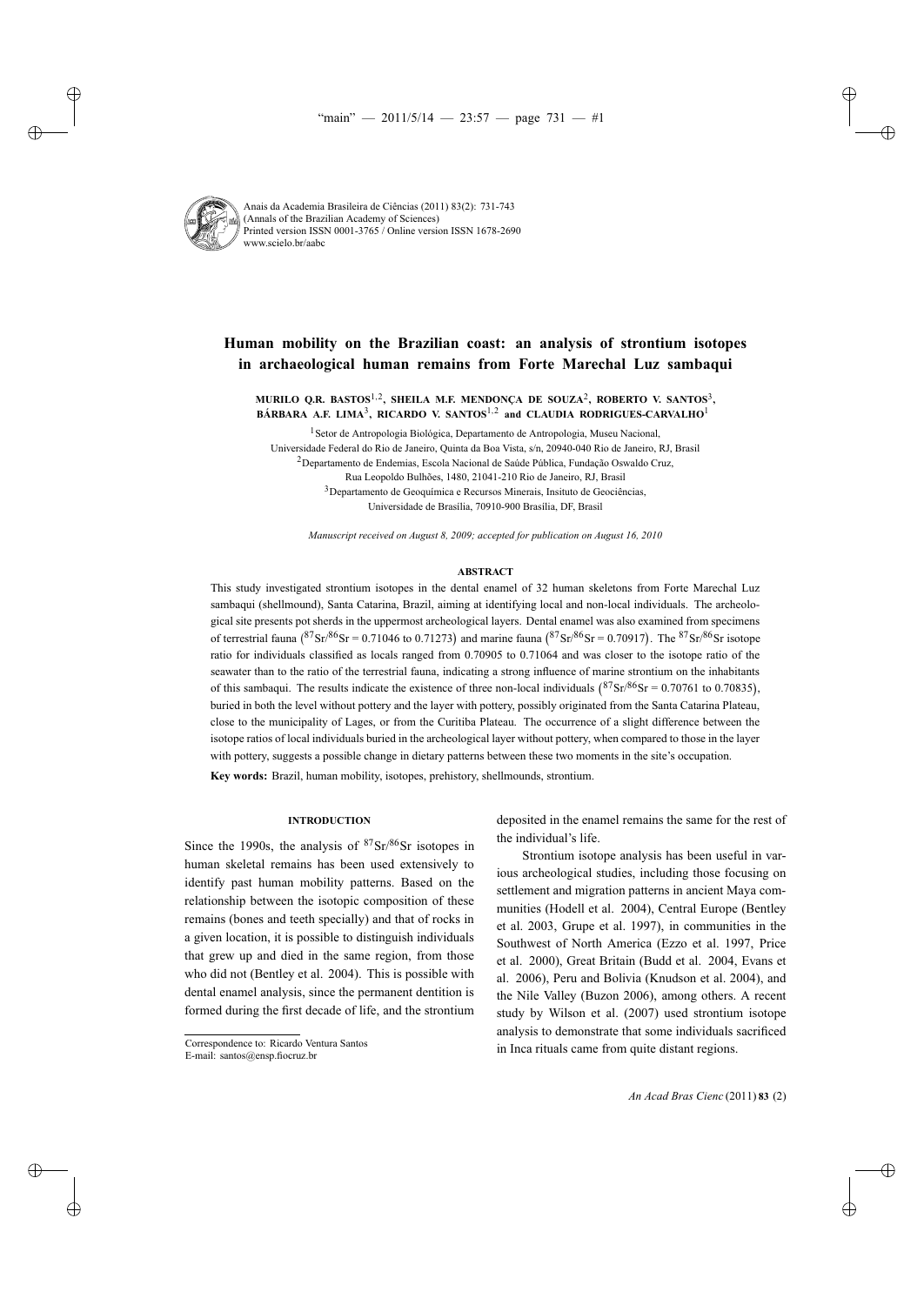Studying ancient human mobility is crucial since, in addition to increasing the understanding of population dynamics, it sheds light on the spread of contagious diseases in the past (Apostolopoulos and Sönmez 2007), as well as on the introduction of cultural elements, changes in dietary patterns, and other aspects in the lives of ancient people (Prous 1991). Although various authors have studied the mobility of prehistoric populations using strontium isotopes, as mentioned above, this technique has not been systematically explored in prehistoric Brazilian coastal populations. These populations spread over a large geographic area, and there is even debate over their relationship and contacts with peoples from the interior (Prous 1991). Certain findings from inland sites, like zoolites (artifacts in the shape of animals, made of polished stone, typical of the coast), as well as typical plateau artifacts like pottery from the Itararé Tradition in coastal sites, contribute to the hypothesis of contact between coastal and inland populations (Beck 1971).

The current study focuses on residential mobility, aiming to detect local and non-local individuals from pre-Colombian populations on the southern coast of Brazil, based on strontium isotope analysis. As far as we know, this is the first study published in archeology of prehistoric populations on the Brazilian coast that uses this geochemical technique. We analyzed individuals buried in Forte Marechal Luz sambaqui, located on the northern coast of the state of Santa Catarina. The uppermost archaeological layers in this site yielded pottery sherds associated with a typical ceramic tradition from the southern Brazilian Plateau. Such evidence suggests a contact between the population that inhabited this sambaqui and inland groups. We also discuss the variations in isotope ratios between individuals buried in two distinct archeological sequences (the older without evidence of pottery, and the younger with presence of pottery sherds) from Forte Marechal Luz site, with the aim of allowing inferences on dietary patterns.

## **SAMBAQUIS, LATER COASTAL OCCUPATIONS, AND EVIDENCE OF MOBILITY**

In Brazil, *sambaquis* are both the most numerous coastal sites and the best known to archeologists (Lima 19992000, Gaspar et al. 2008). Sambaquis are cultural deposits of varying size and stratigraphy made primarily from the accumulation of seashells, sand, or earth during pre-colonial times. These constructions contain the remains of fishing and gathering cultures, such as utensils, weapons, adornments, food scraps, ash, charcoal from old fires, human burials and vestiges of old huts.

Coastal sambaquis date from 8,000 years BP (Calippo 2004) to the first millennium AD (Lima 1999- 2000), although most sambaquis dates are concentrated between 4000 BP and 2000 BP. These shellmound sites are usually located in highly productive bay and lagoon ecotones, where the mingling of salt and fresh waters supports mangrove vegetations and abundant shellfish, fish and aquatic birds (Gaspar et al. 2008). These areas of high biotic productivity allowed a high-density population for the sambaqui's builders (Gaspar 1991, Lima 1999-2000).

The sambaqui populations were considered fisherhunter-gatherers. However, recent studies have demonstrated the use of some plants in the diet of these groups (Scheel-Ybert 2001, Wesolowski 2007), which could suggest incipient horticulture, as well as systematic management of naturally abundant plants. It has also been shown that a significant part of the sambaqui dwellers' diet was based on fishing (Figuti 1993, De Masi 2001).

Although it has been suggested that the Serra do Mar mountain could have acted as a geographic barrier, limiting the access of these coastal populations to the plateau (Lima 1999-2000), some specific stretches of the terrain have a smoother topography, which certainly facilitated population movements between the coast and interior that appear to have followed the region's main river basins, like the Ribeira valley in São Paulo (Barreto 1988), the Itajaí valley in Santa Catarina, and the Jacuí valley in Rio Grande do Sul (Ribeiro et al. 1977). Archeological evidence, like the presence of artifacts, also supports these population movements since they have been found in both coastal and interior archaeological sites. Various sambaquis along the Ribeira valley, including some with older dates than the coastal ones, are located along this river and have yielded remains of marine animals, as well as typical coastal fauna and cultural vestiges. In some cases, these occupations appear to be more consistent with well-es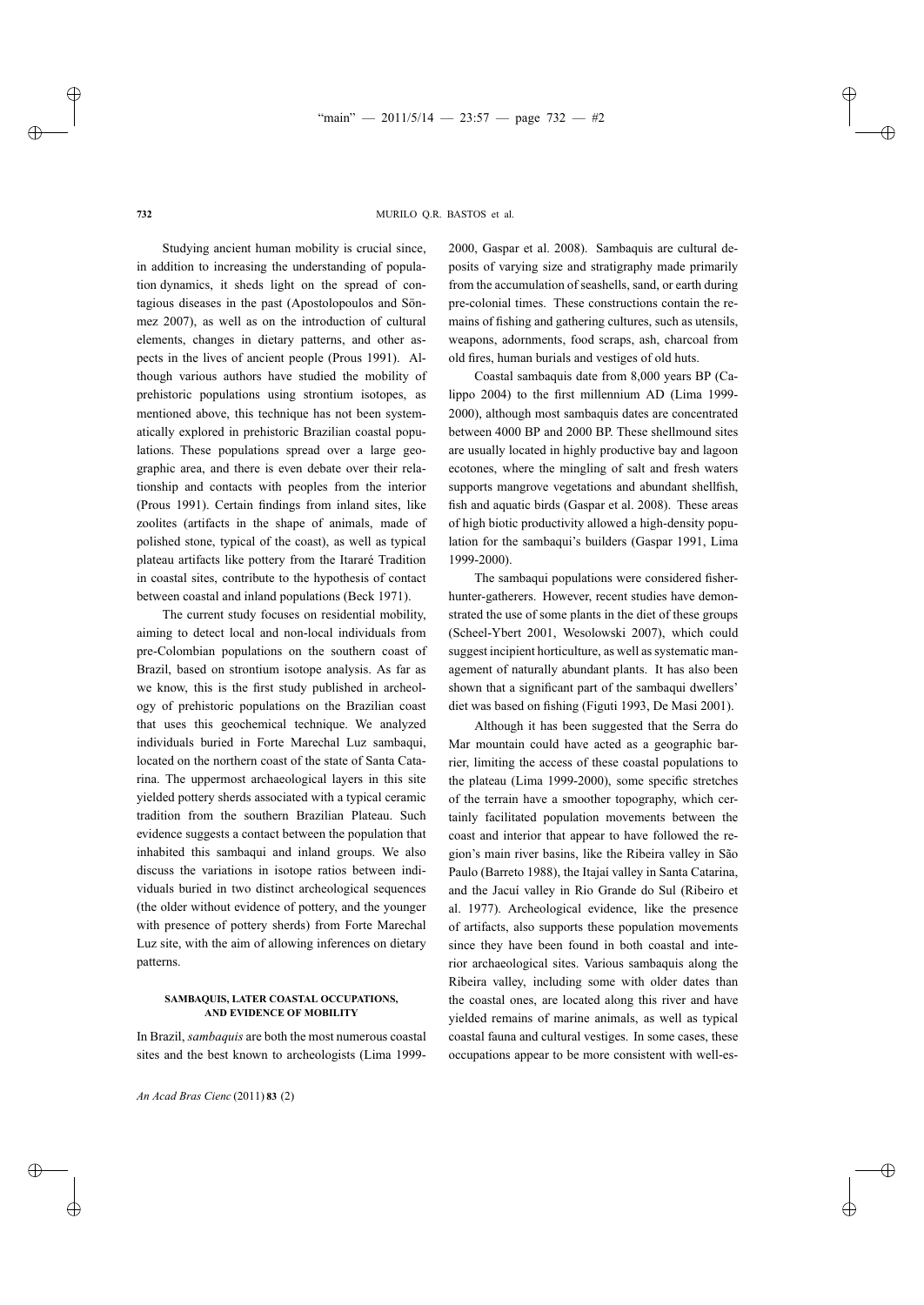tablished coastal groups that moved inland, rather than inland populations exploring fluvial resources while moving toward the sea (Lima 1999-2000). Opposite movements, or the mobility of individuals from inland to coastal communities, are mainly suggested by the presence of ceramics on sambaquis. The presence of coastal shells in inland sambaquis, and pine starch as a food remain at coastal sambaquis (Wesolowsky 2007, Wesolowsky et al. 2010), besides the cultural trace represented by the Itararé ceramics in costal sambaquis and inland villages of pottery makers, is consistent with the hypothesis of mobility.

The ceramics at the coastal sites starts about 2000 years ago, when various fisher-hunter-gatherer sites also began to emerge along the Brazilian coast. Their remains are shallow sites, with sandier sediments, without the characteristic accumulation of seashells and less visual impact on the coastal landscape. They are characterized by more evident accumulation of fish bones and in many cases, they seem to constitute the most recent occupational layer in typical sambaquis. These sites are frequently identified in the literature as belonging to different groups of sambaqui-builders (Prous 1991). Their occurrence generally overlaps the chronology of sambaqui sites, and the archeological evidence points to groups that were equally adapted to life at the coastal environment, both in terms of subsistence and material culture, differing little from the sambaqui groups. The main difference is the presence of pottery associated with these occupations, identified as belonging to the Itararé Ceramic Tradition, located mainly in the inland of Santa Catarina and Paraná, and also in the northern coast of Santa Catarina (Beck 1972, Bandeira 2004).

Therefore, the presence of ceramic traditions belonging to the plateau groups at the coastal sites reinforces the hypothesis of contact between inland populations and sambaqui builders. In the field of bioarcheology, a research on the possible relations between prehistoric coastal and inland groups has also been based on the study of cranial morphology using multivariate statistical methods. Neves (1988) indicated genetic differences between ceramic and pre-ceramic populations on the northern coast of Santa Catarina. According to this author, long after the initial occupation of the coast by the sambaqui builders, some plateau populations arrived at the northern coast of Santa Catarina. Based on comparative analyses of craniofacial morphology, Mello e Alvim and Mendonça de Souza (1984) suggested a similarity between individuals buried in Forte Marechal Luz site and contemporaneous Xokleng Indians.

# **STRONTIUM ISOTOPES AND THEIR ARCHEOLOGICAL APPLICABILITY**

Strontium (Sr) is a chemical element that occurs in the form of four stable isotopes with different abundances,  $^{84}$ Sr (0.56%),  $^{86}$ Sr (9.87%),  $^{87}$ Sr (7.04%), and  $88$ Sr (82.53%) (Faure and Powell 1972).  $87$ Sr originates from the radioactive decay of rubidium  $(^{87}Rb)$ , which has a half life of 4.9 Ga. Meanwhile, the isotope  ${}^{86}Sr$ is not radiogenic, i.e., its abundance is not altered by the radioactive decay of other elements.

Due to Rb decay, the abundance of the 87Sr isotope in rocks and soils deriving from it varies, and depends on factors such as the rock age and Rb concentration. For example, among geological formations with the same amount of Rb, the oldest ones have more time to produce  ${}^{87}$ Sr through the radioactive decay of  ${}^{87}$ Rb, thus generating materials with higher  $87\text{Sr}/86\text{Sr}$  ratios as when compared to younger formations (Faure 1986).

In the weathering cycle, i.e., in the process of soil formation from rocks, the strontium isotope ratio does not change in other words, there is no isotopic fractionation (Faure 1986, Sillen and Kavanagh 1982). Thus, the strontium introduced into the food chain by a given food does not change significantly in its isotope ratio. Although no isotopic fractionation occurs along the food chain, the isotopic composition of strontium found in plants and animals does not have a single origin, but results from a mixture of strontium of diverse origins (air, water, and soil) (Miller et al. 1993, Faure 1986).

Based on its chemical characteristics, mainly ionic radius and valence, strontium behaves in the organism like calcium, and replaces the last one in hydroxyapatite crystals, in the mineral matrix of calcified tissues like bones and teeth (Faure 1986). Bone undergoes a continual replacement of its inorganic phase due to the remodelation of the mineral matrix (Ericson 1986), so that measurements of bone strontium reflect the later years of the individual's life (Hillson 1996).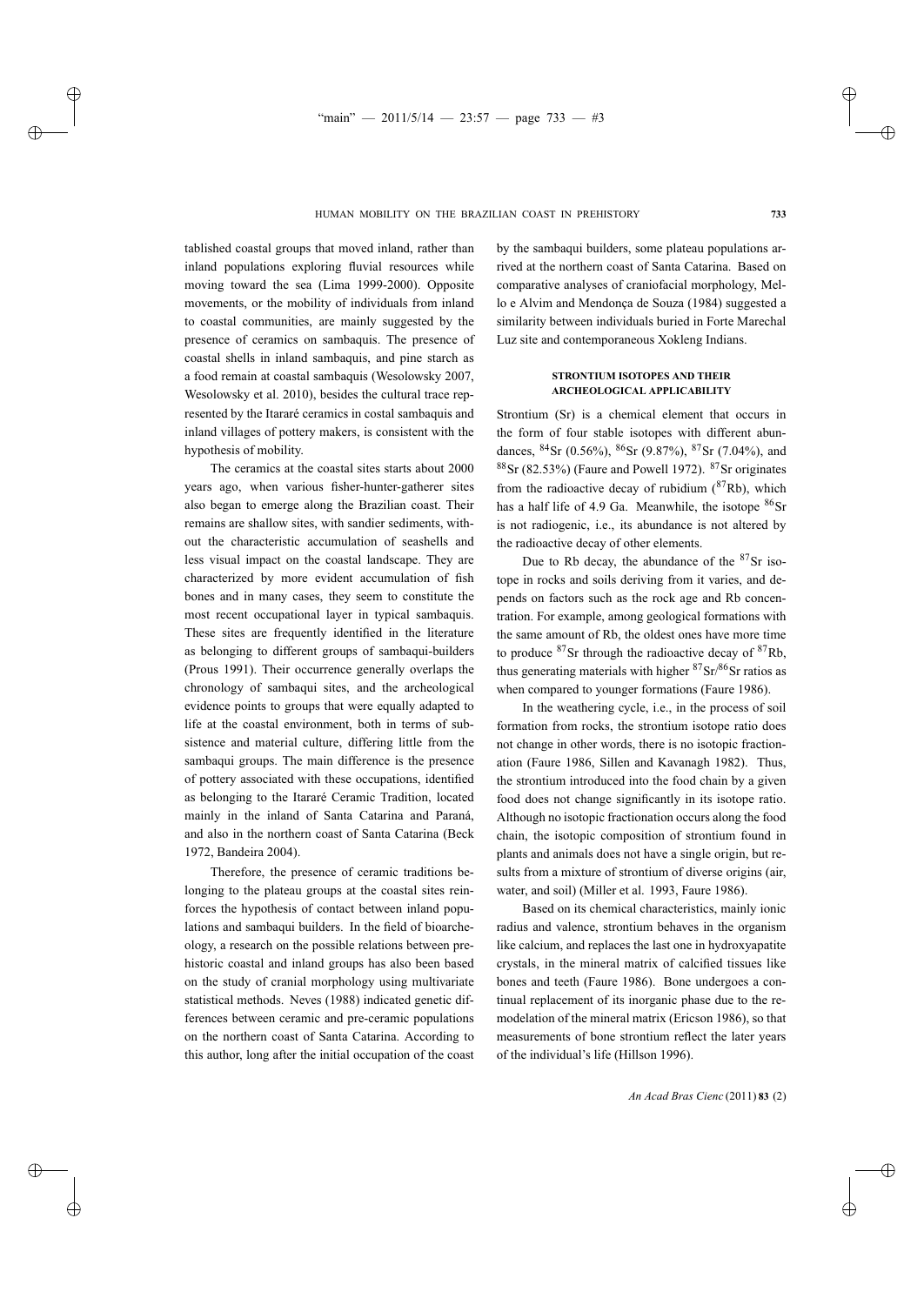Unlike bones, dental enamel does not undergo remodeling over the course of life, so that the strontium present in enamel corresponds to that assimilated during the individual's childhood and early adolescence, in the period of the enamel formation (Hillson 1996). Therefore, the strontium isotopic composition of hydroxyapatite crystals in individuals' dental enamel is directly related to the mean strontium isotopic composition in the food and water ingested during youth and consequently to the isotopic characteristic of the region in which the individual grew up (Ericson 1986, Price et al. 1998).

Applying this reasoning to individuals found in an archeological site, it is possible to identify the migrants among the locals by comparing each individual's tooth value to the isotopic signature of the region where the site is located (Schweissing and Grupe 2003, Wright 2005). Local individuals have strontium isotopic ratios that reflect the geological settings of the area in which they have inhabited. In contrast, non-locals more probably come from regions with a distinct geology that may present either lower or higher strontium isotopic values. Thus, assuming that individuals with different isotopic values are non-locals, strontium isotopes analysis may be used to reconstruct human mobility patterns in the past (Bentley et al. 2003).

In order to identify local and non-local individuals, it is essential to know the isotopic signature of the region in which the individuals were buried. In general, the local isotopic composition can be obtained from samples of dental enamel taken from the fauna in the region where the site is located, with a preference for small and less mobile herbivores, like rodents (Price et al. 2002). This source of strontium is known as a biological source of the local isotopic signature. In addition to fauna, the geological maps of the target regions are essential for a proper understanding of the results.

The chemical interaction between water and soil and bones and teeth leads to exchanges with the microenvironment and can alter the original isotopic composition of the remains, a process known as diagenesis. The adherence of *post-mortem* chemical elements to the skeletal remains is practically unavoidable (Hoppe et al. 2003, Buzon 2006), while the magnitude of its effects is related to the tissues' porosity (Bentley et al. 2004). Although various studies have indicated a high occurrence

of diagenesis in bone tissues, this type of contamination has been observed to occur to a lesser degree in dental enamel tissues (Grupe et al. 1997, Montgomery et al. 1999). With the aim of eliminating the effects of surface diagenetic contamination, some studies have used techniques involving mechanical and chemical cleaning of samples (Price et al. 2004, Hodell et al. 2004, Buzon 2006).

#### **MATERIALS AND METHODS**

## STUDY AREA

Forte Marechal Luz site is found on the slope of João Dias hill, close to the fort that named the site. Located at the São Francisco do Sul island, in northern Santa Catarina State  $(26°9'56"S$  and  $48°31'56"W$ , the site was excavated by the archeologist Alan L. Bryan in 1960. At the time of the excavation, in the 1960s, the site was only a partial testimony because in the past a large portion of the deposit had been removed for road paving (Bryan 1997). Bryan classified the site as a sambaqui, but the stratigraphic levels show a series of prehistoric occupations that extended over nearly four millennia (4290  $\pm$  130 BP to 640  $\pm$  100 BP), in more or less continuous fashion, with a few periods of abandonment (Bryan 1993). The geology on São Francisco island is characterized by the abundant presence of marine deposits (beach sediments and coastal cordons) and mixed deposits (unconsolidated debris of fluvialmarine and lacustrine origin), represented by Quaternary sediments that overly Proterozoic gneisses and granitic rocks (Higashi et al. 2001).

The excavation area was  $70m^2$ , having reached a maximum depth of 6.5 m (mean 3 m) and revealed 23 depositional strata, which were separated into "occupational zones" (Bryan 1993). These occupational zones are believed to represent distinct moments of occupation in time, with similarities to each other, but also presenting minor cultural differences, especially in the repertoire of artifacts, manufacturing technique, and types of burials. As in other sambaquis of the same bay, *Anomalocardia brasiliana* clamshells and fish bones predominate in the matrix composition in all the strata. Forte Marechal Luz site presents typical sambaqui layers (occupational levels I, II, III, IV, and V and layer 6B) and some other upper layers that are characteristic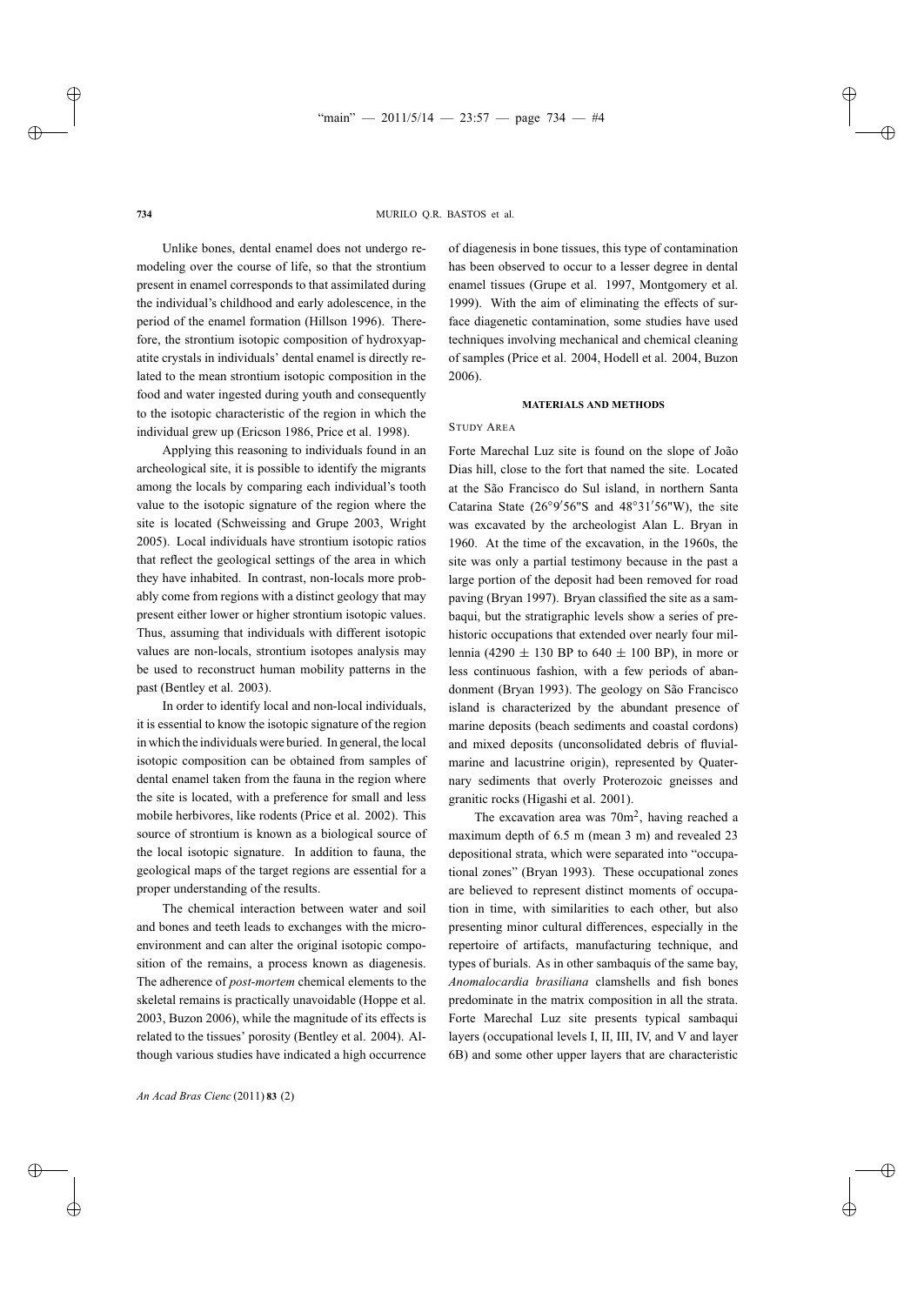of ceramic occupations in the same region, identified as belonging to the Itararé Tradition (occupational levels VI and VII). The human burials are only found in the upper occupational levels, corresponding to two chronological periods at the end of the site's occupations. The human burials were located in layer 6B (1100  $\pm$  100 BP) and occupational levels VI (880  $\pm$  100 BP) and VII (640  $\pm$  100 BP), according to <sup>14</sup>C dating. Forte Marechal Luz site may exemplify the patterns of contact and mobility signaled by Neves (1988) and Mello e Alvim and Mendonça de Souza (1984). The artifacts, human skeletal remains, and fauna recovered from the excavations belong to the collection in the Biological Anthropology Division of the National Museum, Federal University of Rio de Janeiro (UFRJ), Rio de Janeiro, Brazil.

## STUDY MATERIAL

After surveying the human skeletal remains, teeth preserving the dental enamel were separated from most of the individuals buried at Forte Marechal Luz sambaqui. Molar teeth were selected preferentially because of their larger amount of tooth enamel. In case of individuals without molars, the analyses were performed using premolars or incisors. A total of 32 specimens was analyzed, corresponding to 32 individuals. Of these, 21 individuals belonged to the occupation without ceramic (archeological layers without pottery) and 11 to the occupation with ceramic (archeological layers with pottery). We also analyzed dental enamel samples from four specimens of archeological land fauna associated with the site, including three teeth from three peccaries (*Tayassu albirostris*) and one tooth from a paca (*Cuniculus paca*). A sample of cockle shell (*Anomalocardia brasiliana*) removed from the same site was also analyzed.

#### TREATMENT OF MATERIAL AND ANALYSIS

In order to eliminate incrustations and diagenetic contamination, the teeth were submitted to mechanical and chemical cleaning. The dental crown surface was scraped with a number-12 scalpel in order to remove any gross material. Next, the teeth were placed separately in Teflon recipients with 5% acetic acid and left in ultrasound for 20 minutes.

The dental enamel was removed using a diamond drill (model PM-7, KG Sorensen brand), previously tested to rule it out as a possible source of strontium contamination. Some 20 mg of enamel sample were obtained from one of the lateral surfaces of the dental crown for each specimen. The analyses of the 32 dental enamel samples followed two distinct procedures, but with the same level of accuracy. In the first procedure, 10 samples of 20 mg were weighed and transferred to Teflon beakers. Next, the chemical treatment began with the addition of 2ml of concentrated nitric acid (14N). The samples were digested in approximately 90 minutes. Next, each sample was placed in a 2ml Eppendorf micro-tube for 10 minutes of centrifuging. After centrifuging it, a 1 ml aliquot of this solution was transferred to a Teflon recipient and placed on a hotplate until the total evaporation of the acid phase. After the evaporation, the residue was recovered with the addition of 5ml of nitric acid (3%). The isotope ratio was determined with a multi-collector inductively coupled plasma mass spectrometer MC-ICP-MS (Neptune, Thermo Scientific) at the Geochronology Laboratory of the Institute of Geosciences, University of Brasília (UnB), in Brasília.

The second procedure, which was done with the remaining 22 samples of human enamel plus 5 fauna samples, followed the same attack as the previous procedure. Subsequently, strontium spike was added, the function of which is to determine the strontium concentration in the samples by isotopic dilution, and chromatographic Sr separation was performed. Isotopic composition was determined by a multi-collector solid-source mass spectrometry (TIMS MAT 262, Thermo-Finnigan) at the Institute of Geosciences of UnB.

The accuracy and reproducibility of the analytical protocol in both procedures were verified by means of a standard solution of 200ppb strontium from the NIST SRM 987 reference material. During the analyses, this standard value showed little variation (from 0.71024 to 0.71030).

### **RESULTS**

The mean isotope ratio in the dental enamel of the 32 individuals was 0.70950. The lowest value was obtained for the individual with burial number 55, with a ratio of 0.70761; the highest value was for the individual burial number 26, with a ratio of 0.71064. Although some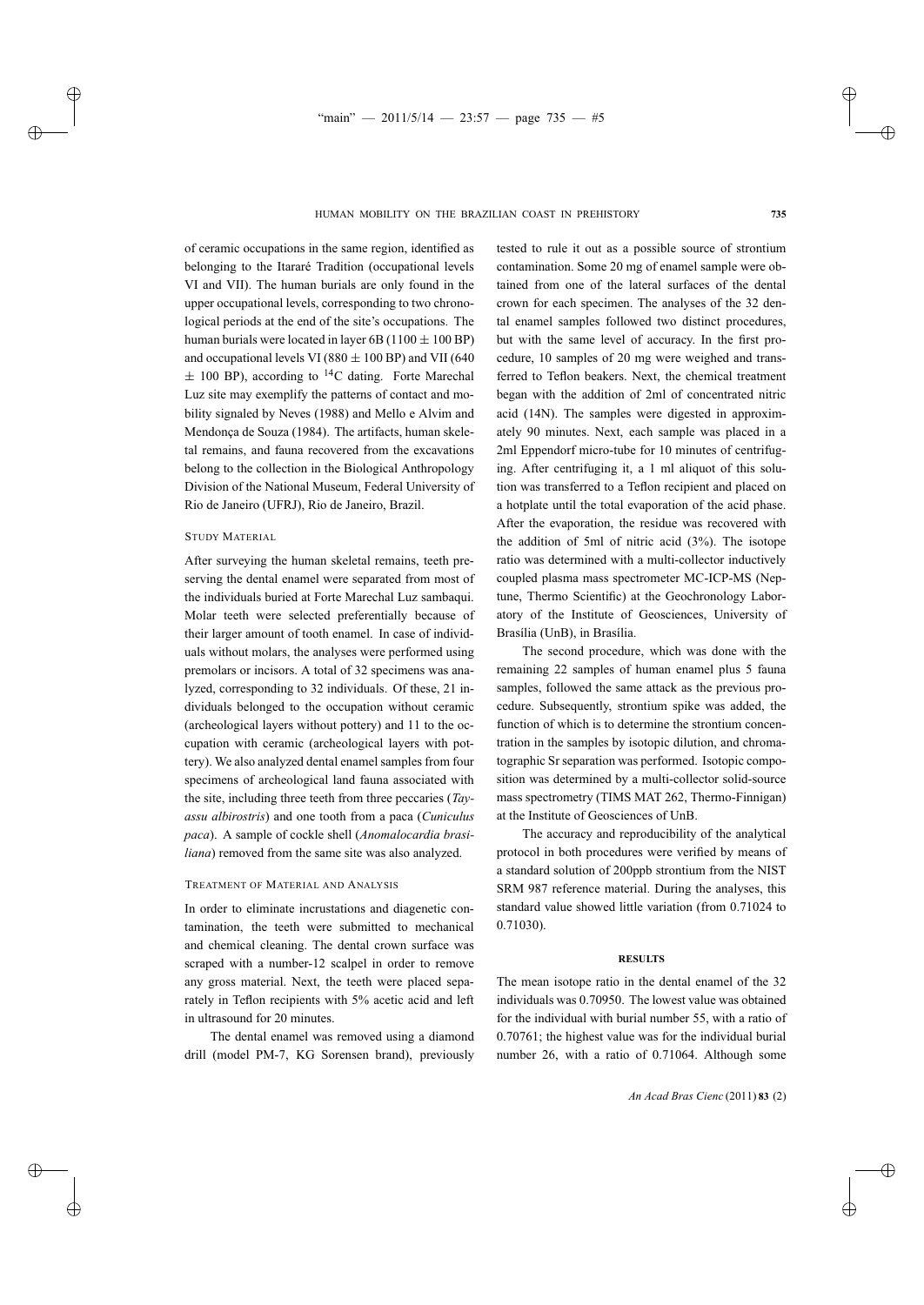variation was observed in the values observed in this series, most of the results were concentrated in a narrow range (see Table II).

The samples from the three peccaries (*Tayassu pecari*) and the paca (*Cuniculus paca*) showed values from 0.71046 to 0.71273. The cockle sample (*Anomalocardia brasiliana*) showed an isotope ratio of 0.70917 (see Table I), close to that of present-day oceans (0.7092) (Wright 2005).

**TABLE I** <sup>87</sup>**Sr/**86**Sr isotope ratios for land and marine fauna in Forte Marechal Luz. Material analyzed with TIMS (thermal ionization mass spectrometry).**

| Fauna     | ${}^{87}Sr/{}^{86}Sr$ | ppm Sr |
|-----------|-----------------------|--------|
| Peccary 1 | $0.71046 \pm 5$       | 214    |
| Peccary 2 | $0.71273 \pm 3$       | 274    |
| Peccary 3 | $0.71059 \pm 6$       | 142    |
| Paca      | $0.71114 \pm 1$       | 850    |
| Seashell  | $0.70917 \pm 3$       | 1126   |

Based on the 87Sr/86Sr values for the fauna samples of the site, we determined the local biological ratio range for strontium: from 0.70917 (for the *Anomalocardia brasiliana* sample) to 0.71273 (*Tayassu pecari*). Individuals with ratios below the range were classified as non-locals; the rest was classified as local. Some individuals outside the range but close to it were included as locals. A total of three individuals, representing 9.4% of all the individuals analyzed, was considered non-locals (burials 11, 19, 55) because they present strontium isotopic ratios below the biological range of the local signature. The other 29 individuals present a restrict range of  $87\text{Sr}/86\text{Sr}$  variation, falling inside the local biological strontium ratio range and being classified as locals. Figure 1 illustrates the strontium ratio distribution for the analyzed individuals and the local biological strontium ratio range.

Separating the individuals buried in the archeological layers without pottery from those with pottery, we observed a slight tendency for the strontium ratio to be higher in the individuals buried in the pottery layers (more recent occupation) when compared to the individuals buried in the layers without pottery (older occupation), with the difference in the isotope ratios between the occupation of the site illustrated in the boxplot (Fig. 2). Among the individuals classified as nonlocals, two were buried in the ceramic occupation and one in the pre-ceramic pottery occupation.



Fig. 1 – Relationship between the strontium isotope ratios for individuals from the archeological sequence with pottery (pottery-makers) and without pottery (pre-pottery-makers) and the range of the local biological signature. The lower limit set for the local biological signature is also the present marine strontium ratio.



Fig. 2 – Box-plot of the strontium isotope ratios for individuals buried in the archeological sequences with and without pottery in Forte Marechal Luz site. The dashed line shows the present marine strontium ratio.

#### **DISCUSSION**

Based on these findings, two sets of questions will be discussed. Firstly, we examine the question of residential mobility for individuals buried in Forte Marechal Luz sambaqui; secondly, we discuss the origin of the strontium assimilated in the dental enamel of the indi-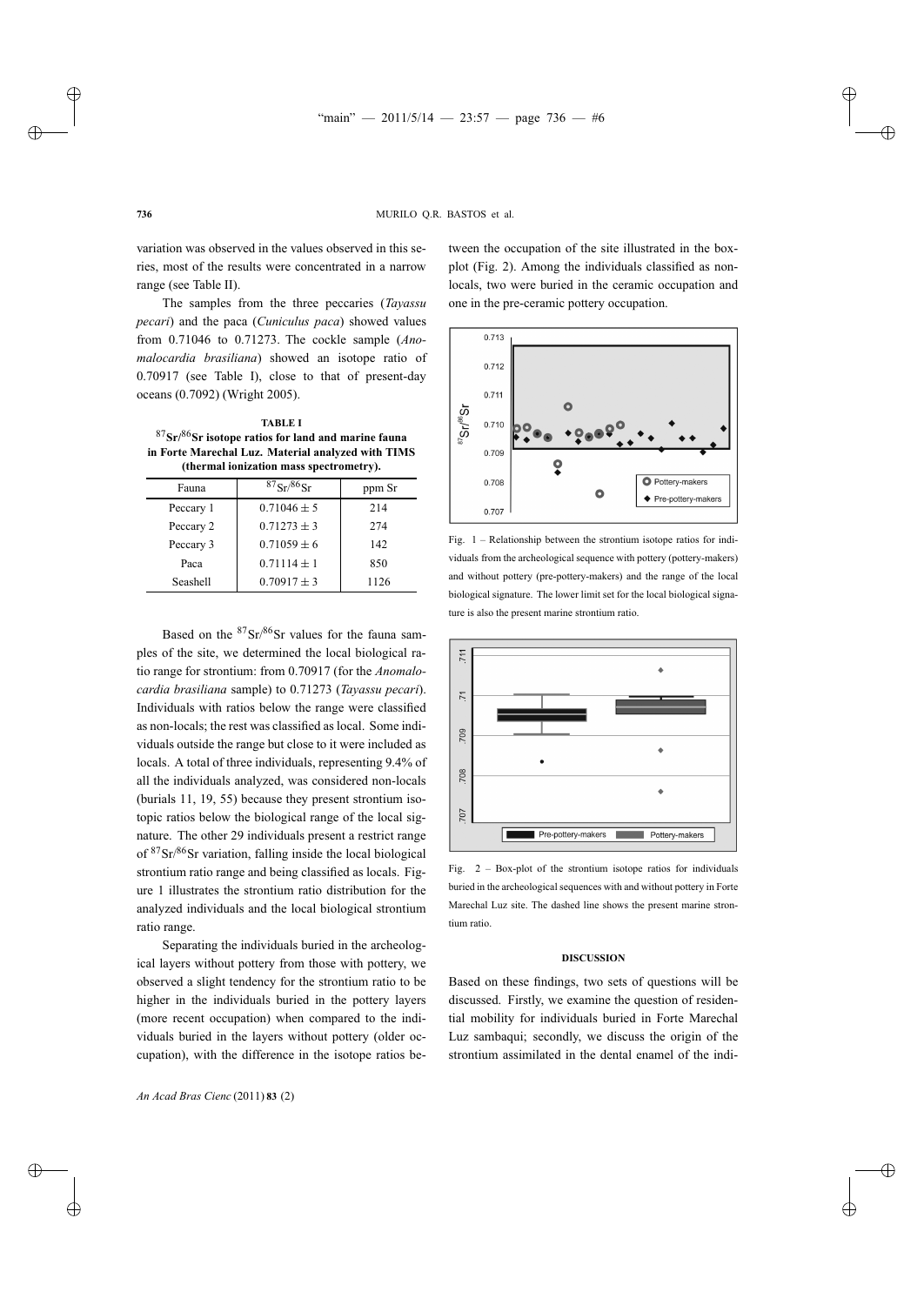| $Location -$<br>municipality | State     | Dating (oldest – most recent)       | <b>Distance</b><br>from FML | Source                    |  |
|------------------------------|-----------|-------------------------------------|-----------------------------|---------------------------|--|
| Urubici                      | <b>SC</b> | $910 BP - 330 \pm 90 BP$            | $230 \mathrm{km}$           | Piazza 1966, Schmitz 1988 |  |
| São Joaquim                  | <b>SC</b> | $1920 \pm 50 - 1117 \pm 80$ BP      | $270 \mathrm{km}$           | Schmitz and Brochado 1972 |  |
| Esmeralda                    | <b>RS</b> | $650 \pm 55$ BP $-355 \pm 50$ BP    | 330 km                      | Ribeiro and Ribeiro 1985  |  |
| Campo Largo                  | <b>PR</b> | $848 \pm 70$ BP $- 558 \pm 50$ BP   | $130 \mathrm{km}$           | Chmyz 1995                |  |
| Curitiba                     | <b>PR</b> | $940 \pm 70$ BP $-660 \pm 60$ BP    | $120 \mathrm{km}$           | Chmyz et al. 2003         |  |
| Cananéia                     | <b>SP</b> | $7870 \pm 80$ BP $- 3170 \pm 95$ BP | 140 km                      | Uchôa and Garcia 1983,    |  |
|                              |           |                                     |                             | Calippo 2004              |  |

**TABLE II** <sup>87</sup>**Sr/**86**Sr isotope ratio in individuals buried at the Forte Marechal Luz site, organized by burial number. M (molar); P (premolar); I (incisor); L (left); R (right).**

viduals and the differences in the isotope ratios between those buried in the archeological layers without pottery (pre-pottery occupation) and in the archeological layers with pottery (pottery occupation).

According to the analysis of strontium isotopes in 32 individuals buried in both layers (with and without the presence of pottery) in Forte Marechal Luz site, three individuals were non-locals. In other words, the dental enamel analysis showed different strontium ratios from the local ratios, indicating that these individuals spent the early years of their lives (when the enamel was formed) in other regions. Of these, two were buried in the layer with pottery and one in the layer without pottery. The identification of a non-local individual buried in the layer without pottery indicates that there was mobility in the site even before the introduction of pottery from the Itararé Ceramic Tradition, i.e., before  $880 \pm 100$  BP. The presence of pottery itself can be taken as an evidence of contact, reinforced by the identification of two non-local individuals buried in the layer with pottery.

The individuals that were considered non-locals had low strontium isotope ratios, which is characteristic of regions with mantle derived magmatic rocks, generally volcanic in origin. From the geological point of view, rocks with low strontium isotope ratios are found in the basaltic plateau and in alkaline complexes in Santa Catarina, Paraná, and São Paulo. With heights generally greater than 800 m and broad lateral extension, the basaltic rocks on the plateau date to the Cretaceous and present a wide variation in the strontium isotope composition (0.705 to 0.713), revealing different degrees of crustal contamination (Mantovani et al. 1985, Marques

et al. 1999). Meanwhile, the alkaline complexes are volcanic to sub-volcanic structures with localized occurrence and strontium isotope ratios of around 0.705 (Morbidelli et al. 1995, Walter et al. 1995, Huang et al. 1995, Ruberti et al. 2002). The alkaline complexes closest to Forte Marechal Luz are located in the municipalities of Juquiá, Jacupiranga, Cananéia, Tunas, Mato Preto, Barra do Itapirapuã, and Itapurapuã.

A literature survey was conducted of archeological sites in areas with low strontium isotope ratios in the attempt to identify the original home region of the non-local individuals buried in Forte Marechal Luz site. A possible original region for such individuals is in the Santa Catarina Plateau close to the municipality (county) of Lages, where there are records of ceramic sites associated with the Itararé Tradition. The closest sites to Forte Marechal Luz are in the municipality of Urubici, approximately 230 km away. The sites date from 910 BP to 330 BP (Piazza 1966, Schmitz 1988). Sites have also been described in the municipality of Lages, approximately 250 km from Forte Marechal Luz (Rohr 1971), and sites also in the municipality of São Joaquim, Santa Catarina, 270 km away, dating to approximately 1120 BP (Schmitz and Brochado 1972). More recent sites were described by Ribeiro and Ribeiro (1985) in the municipality of Esmeralda, Rio Grande do Sul, 330 km away, dating from 650 BP to 350 BP. The chronological proximity between some of these sites and the burials at Forte Marechal Luz, in addition to the evidence of similar pottery in both places, reinforces the hypothesis of contact between a plateau prehistoric group and a coastal group using Forte Marechal Luz site.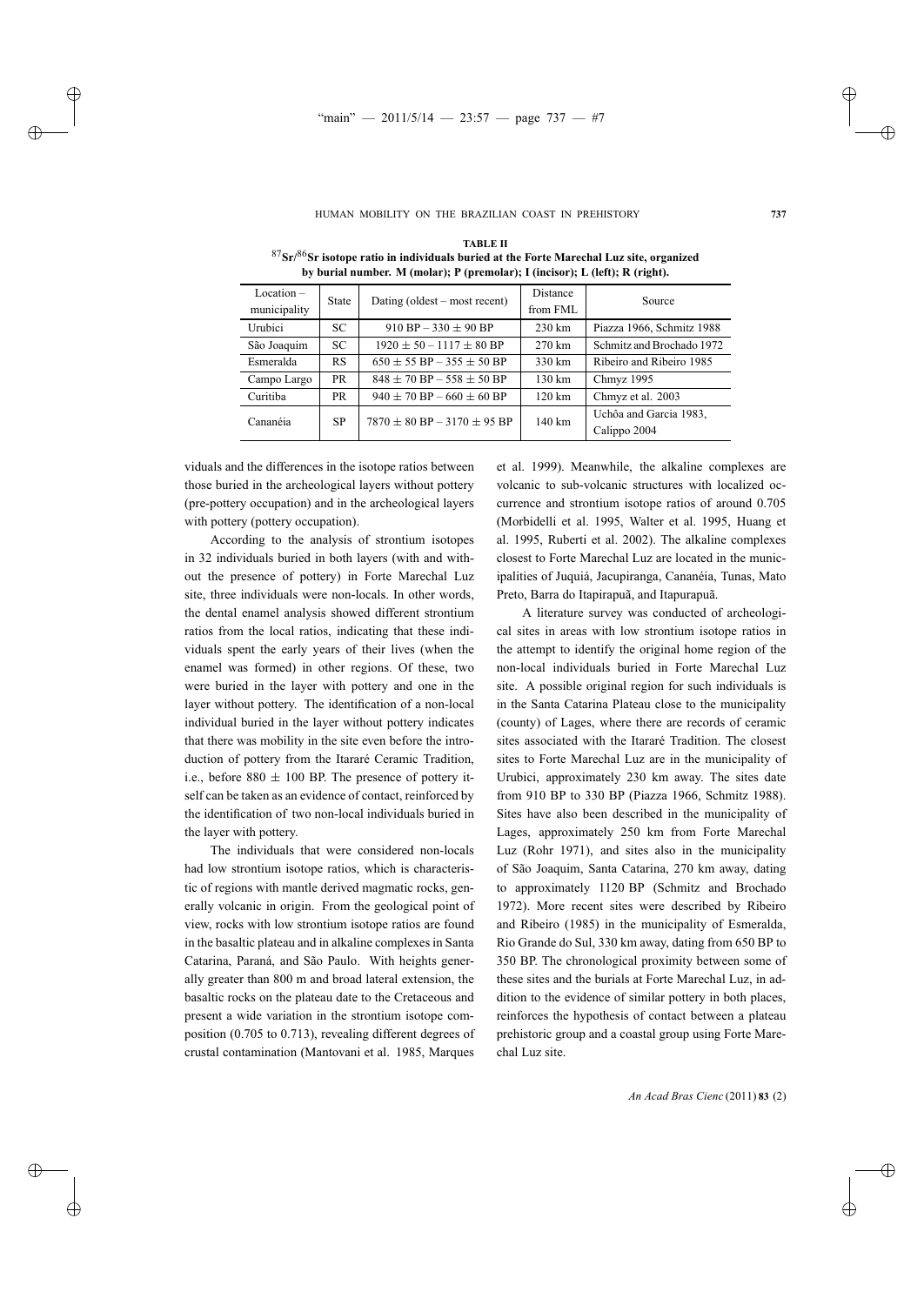Other sites belonging to the Itararé Tradition are located at the Paraná state Plateau, at the municipality of Campo Largo, western to Curitiba (Chmyz 1995). Those sites are approximately at 130 km from Forte Marechal Luz, dating from 848 BP to 558 BP. There are also records of sites of the same ceramic tradition located in the municipality of Curitiba (Chmyz et al. 2003), approximately 120 km from Forte Marechal Luz, dating from 940 BP to 660 BP. In both cases, Forte Marechal Luz site can be associated with such occupations based on the chronology, the presence of pottery shards, and the signature of origin of the three individuals that diverge from the coastal strontium ratio pattern.

The sites close to the municipality of Lages are located an average of 270 km from the Forte Marechal Luz sambaqui, and are close to or on the Santa Catarina Plateau, of basaltic origin, which has rocks with a low  $87\text{Sr}/86\text{Sr}$  ratio. Nearby there are also alkaline igneous rocks with a low <sup>87</sup>Sr/86Sr ratio. Meanwhile, the sites close to Curitiba are found near the areas with alkaline igneous rocks, and are 125 km from Forte Marechal Luz, i.e., less than half the distance of the sites located on the Santa Catarina Plateau. A possible contact between the inhabitants of Forte Marechal Luz and the Curitiba Plateau would have been facilitated by both the shorter distance between these locations and a river basin originating in the latter and flowing into the northern coast of Santa Catarina, in Babitonga Bay.

A third region with rocks having a low strontium isotope ratio would be Cananéia, located in southern São Paulo State. The sedimentary plain, called the Cananéia-Iguape Coastal Plain, has one of the highest known concentrations of sambaquis on the Brazilian coast (Uchôa and Garcia 1983). The dates obtained for the Cananéia sites (from 8000 BP to approximately 4000 BP) suggest that these occupations were not contemporaneous with the occupations analyzed at Forte Marechal Luz site. In the future, more detailed studies of the chronology of these sites located in southern São Paulo may validate the hypothesis of contact between the inhabitants of Forte Marechal Luz and Cananéia. At present, however, it is not possible to consider Cananéia the origin of the non-local individuals at Forte Marechal Luz since in addition to the distinct chronology between the sites, no

evidence was found of pottery from the Itararé Tradition in these Cananéia sites. Table III and Figure 3 present details of the municipalities cited above.



Fig. 3 – Southern Brazil with all cited localities/municipalities. Locality 1 – Forte Marechal Luz site; 2 – Urubici-SC; 3 – São Joaquim-SC; 4 – Esmeralda-RS; 5 – Campo Largo-PR; 6 – Curitiba-PR; 7 – Cananéia-SP.

Concerning the assimilation of strontium and the difference between the two occupations, the isotope findings for the individuals classified as locals in this study indicate a strong marine influence in the origin of the strontium assimilated into the apatite molecules from the dental enamel. The  $87\text{Sr}/86\text{Sr}$  ratios obtained for local individuals are close to the ratio found in the seawater (0.7092). The isotopic proximity of the individuals to the marine ratio signals the prevalence of a marine diet for those that inhabited and were buried in Forte Marechal Luz site. Nevertheless, this dietary prevalence does not rule out terrestrial sources. Analyses of micro-residues from dental calculi indicate that the inhabitants of the site had in their diets plants like yams (*Dioscorea* sp.) (Wesolowski 2007).

In addition to plants, land animals were part of the diet, given that the site yielded skeletal remains of medium and large-sized land animals like peccaries (*Tayassu pecari*), pacas (*Cuniculus paca*), deers (*Hispardalis* sp.) and others (Bryan 1993). Unlike the other samples analyzed in this study, the land fauna specimens showed high strontium isotope values. Such ratios indicated that the strontium assimilated in the dental enamel of these animals received little or no influence from marine strontium, but rather from that originating in the geological formations between the coast and the basaltic plateau in southern Brazil. The fauna that was analyzed consists of peccaries and tapirs, which can be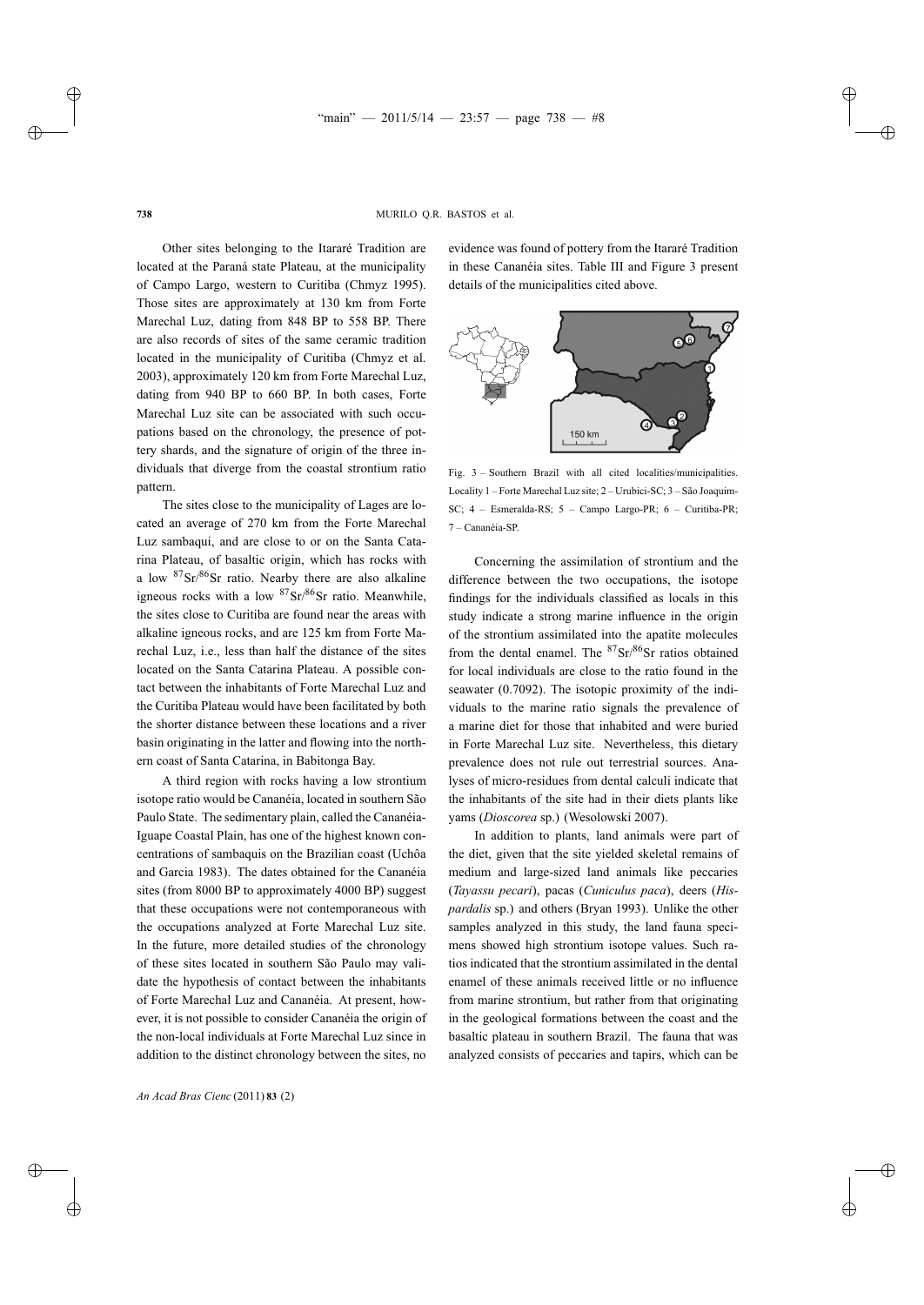#### **TABLE III**

| <b>Burial</b>  | Archeological<br>sequence | Tooth                    | <b>Sex</b>   | ${}^{87}Sr/{}^{86}Sr$ | ppm Sr | Method        |
|----------------|---------------------------|--------------------------|--------------|-----------------------|--------|---------------|
| $\mathbf{1}$   | Pre-pottery               | M3, upper L              | Female       | $0.70956 \pm 6$       |        | ICP-MS        |
| $\overline{c}$ | Pottery                   | M1, upper R              | Undetermined | $0.70986 \pm 3$       | 127    | <b>TIMS</b>   |
| $\overline{4}$ | Pottery                   | M1, lower L              | Male         | $0.70990 \pm 5$       |        | ICP-MS        |
| 5              | Pottery                   | M <sub>3</sub> , upper L | Male         | $0.70968 \pm 3$       | 146    | <b>TIMS</b>   |
| 6              | Pre-pottery               | M2, lower R              | Female       | $0.70947 \pm 3$       | 157    | <b>TIMS</b>   |
| $\,$ 8 $\,$    | Pre-pottery               | M2, upper R              | Undetermined | $0.70967 \pm 7$       |        | <b>ICP-MS</b> |
| 10             | Pre-pottery               | M2, upper L              | Male         | $0.70951 \pm 6$       |        | ICP-MS        |
| 11             | Pre-pottery               | M1, lower R              | Male         | $0.70835 \pm 3$       | 165    | <b>TIMS</b>   |
| 11B            | Pre-pottery               | M3, lower L              | Female       | $0.70970 \pm 1$       | 137    | <b>TIMS</b>   |
| 18             | Pottery                   | M1, lower R              | Undetermined | $0.70956 \pm 6$       | 100    | <b>TIMS</b>   |
| 19             | Pottery                   | M <sub>2</sub>           | Undetermined | $0.70864 \pm 2$       | 274    | <b>TIMS</b>   |
| 20             | Pre-pottery               | M2, upper L              | Undetermined | $0.70941 \pm 5$       | 170    | <b>TIMS</b>   |
| 22             | Pre-pottery               | M2, upper L              | Male         | $0.70960 \pm 7$       |        | ICP-MS        |
| 23             | Pre-pottery               | M2, lower R              | Male         | $0.70961 \pm 3$       | 129    | <b>TIMS</b>   |
| 24             | Pre-pottery               | M1, lower R              | Undetermined | $0.70967 \pm 9$       |        | ICP-MS        |
| 26             | Pottery                   | M2, upper L              | Undetermined | $0.71064 \pm 3$       | 162    | <b>TIMS</b>   |
| 27             | Pottery                   | M2, lower L              | Undetermined | $0.70971 \pm 3$       | 148    | <b>TIMS</b>   |
| 32             | Pre-pottery               | $I1$ , upper R           | Female       | $0.70932 \pm 3$       | 187    | <b>TIMS</b>   |
| 35             | Pre-pottery               | M2, lower R              | Undetermined | $0.70936 \pm 2$       | 184    | <b>TIMS</b>   |
| 36             | Pre-pottery               | M3, lower L              | Male         | $0.70968 \pm 4$       | 145    | <b>TIMS</b>   |
| 37             | Pre-pottery               | M2, upper R              | Undetermined | $0.70953 \pm 4$       | 146    | <b>TIMS</b>   |
| 38             | Pre-pottery               | M2, upper R              | Undetermined | $0.70914 \pm 4$       | 119    | <b>TIMS</b>   |
| 39             | Pre-pottery               | M2, upper L              | Undetermined | $0.71003 \pm 2$       | 101    | <b>TIMS</b>   |
| 40             | Pre-pottery               | M3, upper R              | Undetermined | $0.70952 \pm 5$       |        | ICP-MS        |
| 43             | Pre-pottery               | M2, upper R              | Female       | $0.70953 \pm 3$       | 139    | <b>TIMS</b>   |
| 48             | Pre-pottery               | M1, lower R              | Undetermined | $0.70905 \pm 1$       | 110    | <b>TIMS</b>   |
| 50             | Pre-pottery               | M2, upper L              | Undetermined | $0.70929 \pm 5$       |        | ICP-MS        |
| 52             | Pottery                   | M3, upper R              | Undetermined | $0.70954 \pm 6$       |        | ICP-MS        |
| 55             | Pottery                   | M3, upper L              | Undetermined | $0.70761 \pm 2$       | 266    | <b>TIMS</b>   |
| 56             | Pottery                   | M2, upper R              | Undetermined | $0.70985 \pm 7$       | 145    | <b>TIMS</b>   |
| 59B            | Pottery                   | M1, lower L              | Undetermined | $0.70997 \pm 4$       |        | ICP-MS        |
| 61             | Pre-pottery               | P2, upper L              | Undetermined | $0.70985 \pm 7$       |        | ICP-MS        |

**Municipalities with sites belonging to the Itararé Tradition and sambaquis in Cananéia with low strontium isotope ratio. SC – Santa Catarina State; RS – Rio Grande do Sul State; PR – Paraná State; SP – São Paulo State; FML – Forte Marechal Luz sit.**

hunted in the inland forests in the region, on crystalline terrains. These specimens may also have reached the coast through bartering of items among different groups.

Comparing the individuals buried in the archeological layer without evidence of ceramic shards and those in the layers with ceramic, we observed that the latter present a slightly higher strontium ratio than the prepottery individuals. This fact can be explained by the slight changes in the dietary pattern between these two

periods in the occupation of the site. Pre-pottery individuals present a mean 87Sr/86Sr ratio closer to the marine ratio. Although tenuous, this could be an indication that the pre-pottery occupants made greater use of coastal food resources as the basis of their diet, as compared to those that inhabited the site later. Various authors have associated the introduction of pottery in the sambaquis with the change in dietary pattern (Prous 1991, Piazza 1966).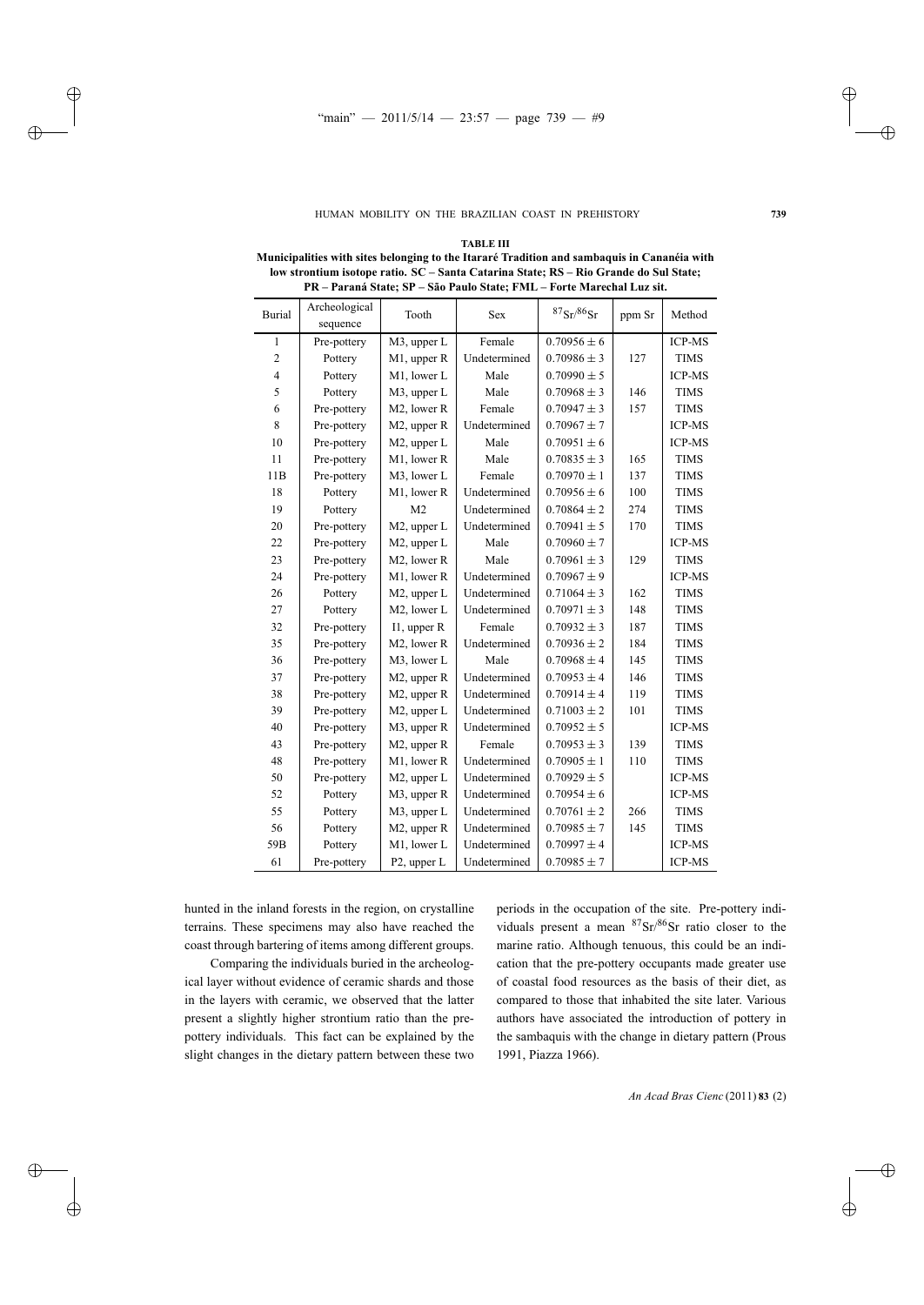The differences in strontium ratio thus suggest that the introduction of pottery in Forte Marechal Luz site may be associated not only with the acquisition of the pottery-making technique, but also with changes in eating habits, perhaps involving a behavior with more inland forays or a more striking seasonal behavior between the coast and plateau for the local population. Bryan (1993) recorded an increase in the occurrence of land fauna in the pottery occupational levels, compared to the pre-pottery levels, which is consistent with the differences observed in the current study. Thus, the introduction of new individuals and new habits, including the use of plant foodstuffs acquired in geologically different terrains, in addition to animals brought from the mountainside forests or even from the plateaus, seems to be another archeological evidence in the ceramic layers from Forte Marechal Luz shellmound.

Finally, it is important to mention the limitations of this study. Forte Marechal Luz site yielded only a few specimens of land fauna with teeth that could be used in the analysis, making the determination of the range in the local biological signature that represented the real isotopic variation in the region of the site less reliable. However, it is important to mention that the land fauna presented high strontium isotope values, higher than the mean obtained for more than 90% of the individuals, which showed a strontium ratio close to that of the strontium from the seawater and marine fauna. The other individuals, classified as non-local, showed results below the marine strontium ratio.

The fact that Forte Marechal Luz site, like other sambaquis, was formed mainly by the accumulation of *Anomalocardia brasiliana* shells, together with other marine mollusks (Bryan 1961, Gaspar 2000), increases the risk of diagenesis (i.e., the contamination of samples by strontium from mollusk shells) maybe jeopardizing the results of this analysis. The adherence of strontium leached from these shells, as well as from the soil and water, to human bone and teeth, could theoretically cause the homogenization of isotope ratios, i.e., the replacement of biogenic strontium by that of external origin (Horn and Müller-Sohnius 1999). In the case of the material buried in Forte Marechal Luz, such homogenization would tend to shift the strontium ratios toward the marine ratio (0.7092), since the shells, marine sedimentary soil, and water present in the location have this ratio. However, considering that the values observed in the samples varied from 0.70761 (human enamel from individual 55) to 0.71273 (dental enamel from a peccary in the site), one can state that there was no homogenization of the samples, or that it was not complete. We can assume that if diagenetic contamination of the material indeed occurred, it was not capable of leveling the values, i.e., of masking the different biogenic signatures of the individuals and animals buried in the site.

## **FINAL REMARKS**

The analyses performed in this study point to the existence of residential mobility in the Forte Marechal Luz sambaqui. The individuals classified as non-locals probably came from the Santa Catarina Plateau (close to the municipality of Lages) or the Paraná Plateau (close to the municipality of Curitiba). Still, we cannot rule out the possibility that they came from the southern coast of São Paulo, from sites located in the municipality of Cananéia, although there is no known contemporaneity between the sites from that region and Forte Marechal Luz site.

The presence of a non-local individual buried in the archeological layer without pottery indicates that the contact between groups occurred before pottery was introduced in the site. The similarity between the strontium isotope ratio in individuals classified as locals and the strontium ratio in the ocean indicates a strong marine influence in the source of strontium for these individuals. The slight difference in the isotope ratios comparing locals individuals buried in layers without pottery to those buried in layers with pottery suggests dietary changes between these periods of the occupation of the site. Finally, it is important to highlight that the successful identification of non-local individuals in the current study opens up possibilities for future research using strontium isotope analysis in sambaquis.

## **ACKNOWLEDGMENTS**

We thank the Conselho Nacional de Desenvolvimento Científico e Tecnológico (CNPq), grant no. 400.474/ 2006, and the Fundação Carlos Chagas Filho de Amparo à Pesquisa do Estado do Rio de Janeiro (FAPERJ),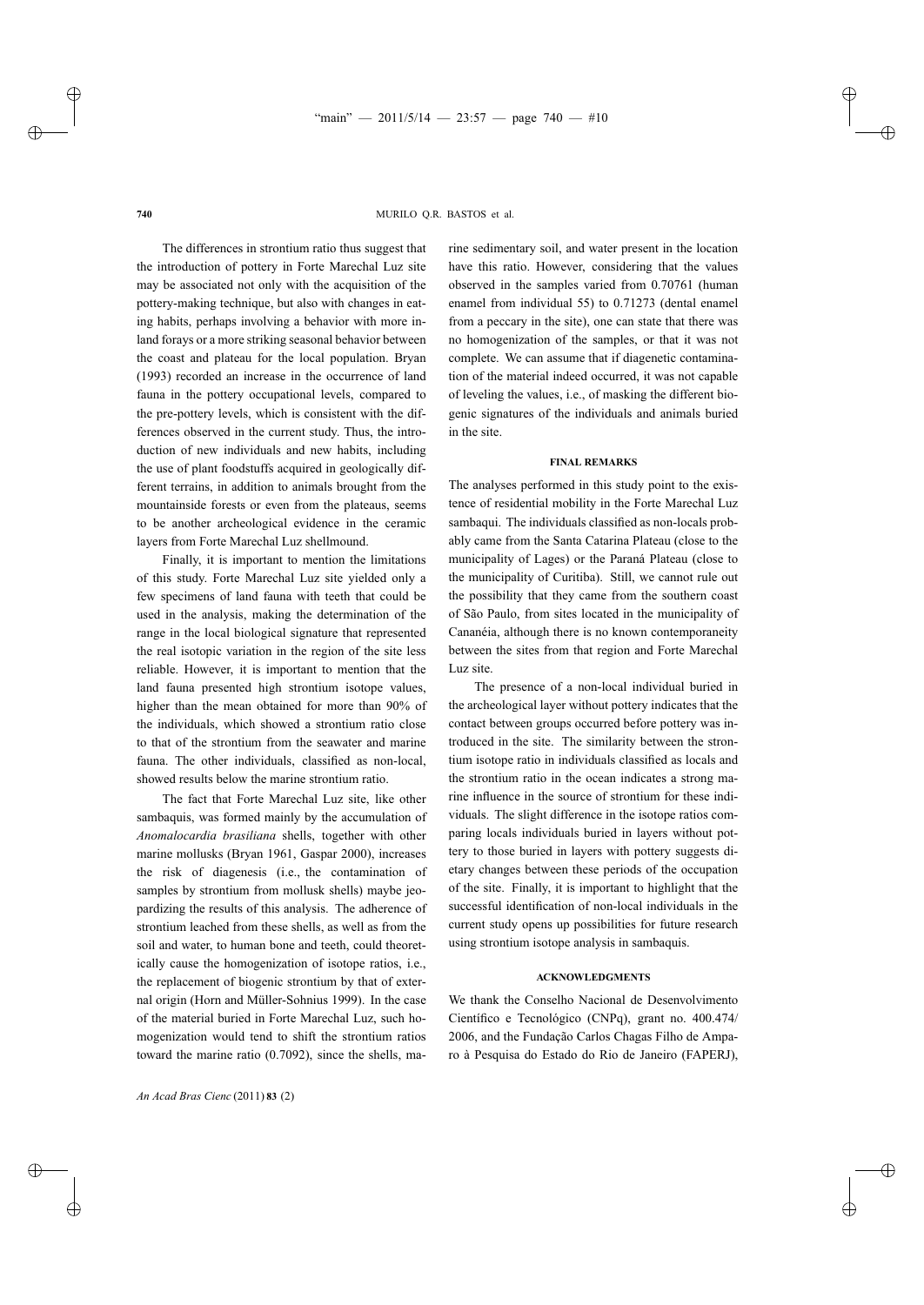grant no. E-26/102.935/2008), for financial support. We also thank M.Sc. Jeane Grasyelle Silva Chaves and Bachelor Hadriadne Gomes de Azevedo de Sousa of Laboratório de Geocronologia of Universidade de Brasília for the analytical support. Dr. Andersen Liryo da Silva of Departamento de Antropologia do Museu Nacional-UFRJ for teeth identification support, Prof. Dr. Maria Dulce Gaspar of Departamento de Antropologia do Museu Nacional-UFRJ and Prof. Dr. Claudio de Morisson Valeriano of Departamento de Geologia da Universidade Estadual do Rio de Janeiro for helpful comments on this paper.

#### **RESUMO**

O presente estudo investigou isótopos de estrôncio em esmalte dentário de 32 remanescentes humanos do sambaqui do Forte Marechal Luz, Santa Catarina, Brasil, com o objetivo de identificar indivíduos locais e não-locais. O sítio arqueológico apresenta fragmentos de cerâmica em suas camadas arqueológicas mais recentes. Além das amostras humanas, foram analisadas amostras de esmalte dentário de espécimes de fauna terrestre  $({}^{87}Sr/{}^{86}Sr = 0,71046$  a 0,71273) e fauna marinha (<sup>87</sup>Sr/<sup>86</sup>Sr = 0,70917). A razão <sup>87</sup>Sr/<sup>86</sup>Sr dos indivíduos classificados como locais variou de 0,70905 a 0,71064, sendo próxima a razão de estrôncio existente nos oceanos e distante da razão obtida para a fauna terrestre do mesmo sítio, indicando uma influência marinha na origem do estrôncio dos habitantes desse sambaqui. Foram identificados de três indivíduos não locais ( ${}^{87}Sr/{}^{86}Sr = 0,70761$  a 0,70835), sepultados em ambas camadas arqueológicas sem evidência e com evidência de cerâmica. Estes indivíduos podem ter origem no planalto catarinense, no entorno do município de Lages, ou do planalto curitibano. A ocorrência de uma pequena diferença entre as razões isotópicas dos indivíduos locais sepultados nas camadas sem evidência de cerâmica, daqueles sepultados nas camadas ceramistas, sugere a possibilidade de uma mudança nos padrões de alimentação entre esses dois momentos de ocupação do sítio.

**Palavras-chave:** Brasil, mobilidade humana, isótopos, préhistória, sambaqui, estrôncio.

#### **REFERENCES**

APOSTOLOPOULOS Y AND SÖNMEZ S. 2007. Population Mobility and Infectious Disease. New York: Springer, 319 p.

- BANDEIRA DR. 2004. Ceramistas pré-coloniais da baía da Babitonga, SC: Arqueologia e etnicidade. Campinas, Universidade: Estadual de Campinas, 257 p.
- BARRETO CNGB. 1988. A ocupação pré-colonial do Vale do Ribeira de Iguape, SP: os sítios concheiros do médio curso. São Paulo, Universidade de São Paulo, 339 p.
- BECK A. 1971. Grupos cerâmicos do litoral de Santa Catarina – Fase Rio Lessa e Fase Enseada. An Mus Antropol 4: 25–29.
- BECK A. 1972. A variação do conteúdo cultural dos sambaquis – litoral Santa Catarina. São Paulo, Faculdade de Filosofia Letras e Ciências Humanas da USP, 286 p.
- BENTLEY RA, KRAUSE R, PRICE TD AND KAUFMANN B. 2003. Human mobility at the early Neolithic settlement of Vahingen, Germany: evidence from strontium isotope analysis. Archaeometry 44: 471–486.
- BENTLEY RA, PRICE DT AND STEPHAN E. 2004. Determining the "local"  $87\text{Sr}/86\text{Sr}$  range for archaeological skeletons: a case study from Neolithic Europe. J Archaeol Sci 31: 365–375.
- BRYAN AL. 1961. Excavation of a Brazilian Shellmound. Sci Man 1(5): 148–151.
- BRYAN AL. 1993. The Sambaqui at Forte Marechal Luz, State of Santa Catarina, Brazil. Corvallis: Center for the Study of the First Americans/Oregon State University, 168 p.
- BRYAN AL. 1997. The Sambaqui do Forte Marechal Luz State of Santa Catarina, Brazil. Center of Study of the First Americans, Oregon: Oregon State University, p. 89–108.
- BUDD P, MILLARD A, CHENERY C, LUCY S AND RO-BERTS C. 2004. Investigating population movement by stable isotope analysis: a report from Britain. Antiquity 78: 127–141.
- BUZON MR. 2006. Biological and ethnic identity in New Kingdom Nubia: a case study from Tombos. Curr Anthropol 47: 683–695.
- CALIPPO FL. 2004. Os sambaquis submersos de Cananéia: Um estudo de caso de arqueologia subaquática. São Paulo, Universidade de São Paulo, 151 p.
- CHMYZ I. 1995. Arqueologia de Curitiba. B. Inf. Casa Romário Martins 21(105): 5–54.
- CHMYZ I, BORA E, SANTOS CECCON R, SGANZERLA ME AND VOLCOV JE. 2003. A arqueologia da área do aterro Sanitário da região metropolitana de Curitiba, em Mandirituba, Paraná. Arqueologia 2: 1–138.
- DE MASI MAN. 2001. Evolução da Dieta das Populações Pré-históricas da Costa Sul do Brasil, Santa Catarina. In: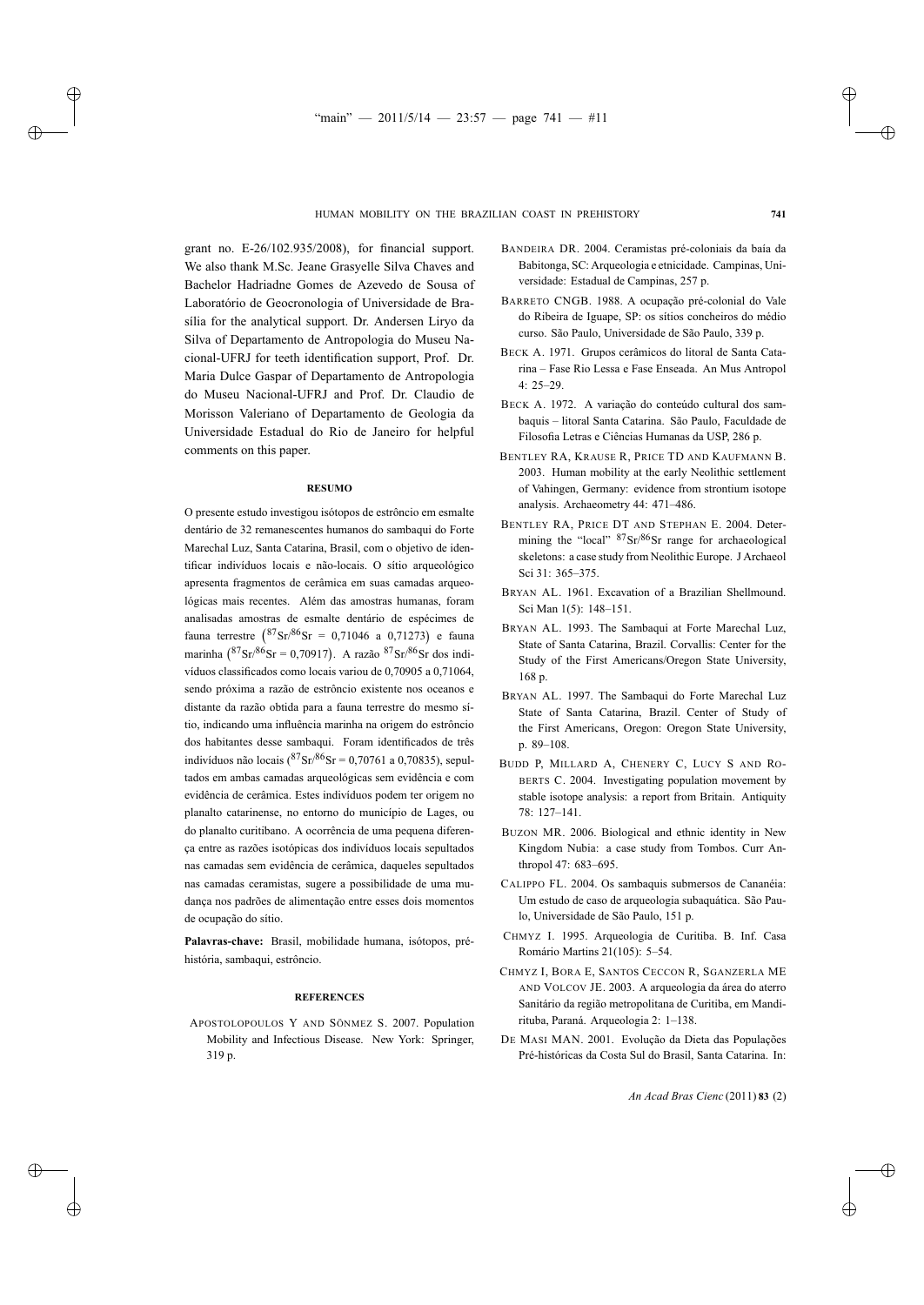XI CONGRESSO DA SOCIEDADE DE ARQUEOLOGIA BRASILEIRA, Rio de Janeiro. An XI Congr Soc Arqueol Bras, p. 1–136.

- ERICSON JE. 1986. Strontium isotope characterization in the study of prehistoric human ecology. J Hum Evol 14: 503–514.
- EVANS J, STOODLEY N AND CHENERY C. 2006. A strontium and oxygen isotope assessment of a possible fourth century immigrant population in a Hampshire cemetery, southern England. J Archaeol Sci 33: 265–272.
- EZZO JA, JOHNSON CM AND PRICE TD. 1997. Analytical perspectives on prehistoric migration: a case study from east-central Arizona. J Archaeol Sci 24: 447–466.
- FAURE G. 1986. Principles of Isotope Geology. Willey ed., 608 p.
- FAURE G AND POWELL JL. 1972. Strontium Isotope Geology. Springer-Verlag, New York, 188 p.
- FIGUTI L. 1993. O homem pré-histórico, o molusco e o sambaqui. R Mus Arqueol Etnol USP 3: 67–80.
- GASPAR MD. 1991. Aspectos da organização social de um grupo de pescadores, coletores e caçadores: Região compreendida entre a Ilha Grande e o delta do Paraíba do Sul, Estado do Rio de Janeiro. São Paulo. Universidade de São Paulo, 374 p.
- GASPAR MD. 2000. Sambaqui: Arqueologia do litoral brasileiro. Rio de Janreiro: Jorge Zahar Editor, 89 p.
- GASPAR MD, DEBLASIS P, FISH SK AND FISH PR. 2008. Sambaqui (Shell Mound) Societies of Costal Brazil. Handbook of South American Archaeology, Springer, p. 319–335.
- GRUPE G, PRICE TD, SCHRÖTER P, SÖLLNER F, JOHN-SON CM AND BEARD BL. 1997. Mobility of Bell Beaker people revealed by strontium isotope ratios of tooth and bone: a study of southern Bavarian skeletal remains. Appl Geochem 12: 517–525.
- HIGASHI RR, DAVISON DIAS R, MAFRA JR CS, COELHO DA AND MARTINS KP. 2001. Análise do Subsolo de Santa Catarina Visando a Implantação de Rodovias. Reunião Anual de Pavimentação. Florianópolis, 8 p.
- HILLSON S. 1996. Dental Anthropology. Cambridge: Cambridge University Press, 373 p.
- HODELL DA, QUINN RL, BRENNER M AND KAMENOV G. 2004. Spatial variation of strontium isotopes  $(^{87}\text{Sr}/^{86}\text{Sr})$ in the Maya region: a tool for tracking ancient human migration. J Archaeol Sci 31: 585–601.
- HOPPE KA, KOCH PL AND FURUTANI TT. 2003. Assessing the preservation of biogenic strontium in fossil bones and tooth enamel. Inter J Osteoarchaeol 13: 20–28.
- HORN P AND MÜLLER-SOHNIUS D. 1999. Comment on Grupe et al. (1997). Appl Geochem 14: 263–269.
- HUANG YM, HAWKESWORTH CJ, CALSTEREN P VAN AND MCDEMOTT F. 1995. Geochemical characteristics and origin of the Jacupiranga carbonatites, Brazil. Chem Geol 119: 79–99.
- KNUDSON KJ, PRICE TD, BUIKSTRA JE AND BLOM DE. 2004. The use of strontium isotope analysis to investigate Tiwanaku migration and mortuary ritual in Bolivia and Peru (Part1). Archaeometry 46: 5–18.
- LIMA TA. 1999-2000. Em busca dos frutos do mar: os pescadores-coletores do litoral centro-sul do Brasil. R USP, p. 270–327.
- MANTOVANI MSM, MARQUES LS, SOUSA MA, ATALLA LT, CIVETTA L AND INNOCENTI F. 1985. Trace element and strontium isotope constraints on the origin and evolution of Paraná continental flood basalts of Santa Catarina State (southern Brazil). J Petrol 26: 187–209.
- MARQUES LS, DUPRÉ B AND PICCIRILLO EM. 1999. Mantle source compositions of the Paraná Magmatic Province (southern Brazil): evidence from trace element and Sr-Nd-Pb isotope geochemistry. J Geodynam 28: 439– 458.
- MELLO E ALVIM MC DE AND MENDONÇA DE SOUZA SMF. 1984. Os Índios Kaingang e a População do Forte Marechal Luz. An J Bras Arqueol Rio de Janeiro: Instituto Superior de Cultura Brasileira, p. 3–4.
- MILLER EK, BLUM JA AND FIRIEDLAND AJ. 1993. Determination of soil exchangeable-cation loss and weathering rates using Sr isotopes. Nature 362: 438–441.
- MONTGOMERY J, BUDD P, COX A, KRAUSE P AND THOMAS RG. 1999. LA-ICP-MS evidence for the distribution of lead and strontium in Romano-British, medieval and modern human teeth: implications for life history and exposure reconstruction. In: YOUNG SMM, POLLARD AM, BUDD P AND IXER RA (Eds), Metals in Antiquity, BAR International Series, Archaeopress, Oxford 792: 258–261.
- MORBIDELLI L, GOMES CB, BECCALUVA L, BROTZU P, CONTE AM, RUBERTI E AND TRAVERSA G. 1995. Mineralogical, petrological and geochemical aspects of alkaline and alkaline-carbonatite associations from Brazil. Earth Sci Rev 39: 135–168.
- NEVES WA. 1988. Paleogenética dos grupos pré-históricos do litoral sul do Brasil (Paraná e Santa Catarina). Pesquisas (Antropologia) 43: 178.
- PIAZZA W. 1966. As grutas de São Joaquim e Urubici. Notas de Pesquisa. Universidade Federal de Santa Catarina. Instituto de Antropologia. Série arqueológica 1: 53.